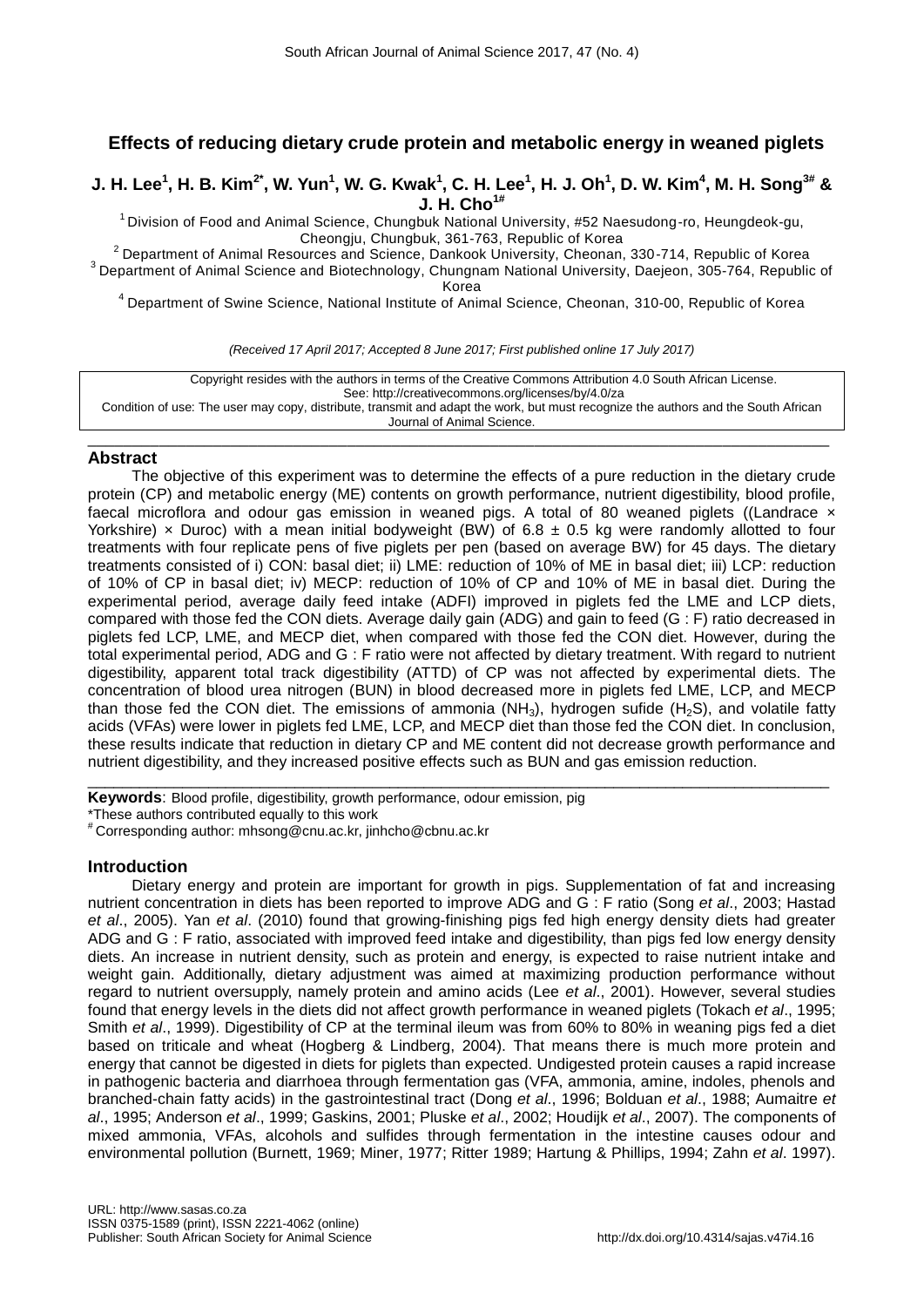Therefore, the current study was conducted to investigate the effects of reducing CP and ME levels in diet on growth performance, nutrient digestibility, blood profile, faecal microflora, and odour gas emission in weaned piglets.

# **Materials and methods**

The experimental protocol used in this study was approved by the Animal Care and Use Committee of Chungbuk National University. A total of eighty weaned piglets ((Landrace × Yorkshire) × Duroc) with mean initial BW of 6.8  $\pm$  0.5 kg were used in 45 experimental days. These piglets were allotted to one of four experimental diets based on average BW at weaning in a complete block design and four replicates with five pigs per pen in each replication. Dietary treatments consisted of i) CON: basal diet; ii) LME: reduction of 10% of ME in basal diet; iii) LCP: reduction of 10% of CP in basal diet; iv) MECP: reduction of 10% of CP and 10% of ME in basal diet. The experiment included two phases: phase 1 provided the diet in days 0 to 14 and phase 2 provided with diet in days 15 to 42. Ingredients and nutrient composition of basal diet are provided in Table 1. All diets for weaned piglets were formulated to meet or exceed the recommendations of NRC (1998). All pigs were allowed to consume feed and water *ad libitum* from a feeder and water nipple in an environmentally controlled nursery room. This room was provided with artificial light for 24 hours a day and maintained at a temperature between 27 °C and 30 °C.

|                              |            |            | Phase 1 (days 0-14) |             |            | Phase 2 (days 15-42) |            |             |  |
|------------------------------|------------|------------|---------------------|-------------|------------|----------------------|------------|-------------|--|
| <b>Items</b>                 | <b>CON</b> | <b>LME</b> | <b>LCP</b>          | <b>MECP</b> | <b>CON</b> | <b>LME</b>           | <b>LCP</b> | <b>MECP</b> |  |
| Ingredients, %               |            |            |                     |             |            |                      |            |             |  |
| Corn                         | 41.67      | 47.17      | 45.01               | 50.31       | 56.84      | 61.85                | 63.55      | 67.45       |  |
| Soybean meal, 48%            | 30.00      | 29.00      | 30.00               | 29.00       | 30.00      | 29.00                | 25.00      | 23.00       |  |
| Lactose                      | 10.00      | 10.00      | 10.00               | 10.00       | 0.00       | 0.00                 | 0.00       | 0.00        |  |
| Wheat bran                   | 0.00       | 0.00       | 0.00                | 0.00        | 5.00       | 5.00                 | 3.00       | 5.00        |  |
| Whey dried                   | 5.00       | 5.00       | 5.00                | 5.00        | 0.00       | 0.00                 | 0.00       | 0.00        |  |
| Fish meal                    | 5.00       | 5.00       | 1.00                | 0.00        | 0.00       | 0.00                 | 0.00       | 0.00        |  |
| (Menhaden)                   | 5.00       | 1.00       | 5.00                | 1.00        | 5.00       | 1.00                 | 5.00       | 1.00        |  |
| Lard                         | 0.21       | 0.21       | 0.39                | 0.39        | 0.21       | 0.20                 | 0.30       | 0.33        |  |
| L-Lysine-HCI                 | 0.04       | 0.04       | 0.04                | 0.60        | 0.04       | 0.04                 | 0.04       | 0.04        |  |
| <b>DL-Methionine</b>         | 0.03       | 0.03       | 0.11                | 0.15        | 0.03       | 0.03                 | 0.03       | 0.10        |  |
| L-Threonin                   | 1.00       | 1.00       | 1.40                | 1.50        | 1.00       | 1.00                 | 1.20       | 1.20        |  |
| Dicalcium phosphate          | 1.25       | 1.25       | 1.25                | 1.25        | 1.25       | 1.25                 | 1.25       | 1.25        |  |
| Limestone                    | 0.50       | 0.00       | 0.50                | 0.50        | 0.50       | 0.50                 | 0.50       | 0.50        |  |
| Salt                         | 0.10       | 0.10       | 0.10                | 0.10        | 0.08       | 0.05                 | 0.05       | 0.05        |  |
| Vitamin premix <sup>3</sup>  | 0.20       | 0.20       | 0.20                | 0.20        | 0.05       | 0.08                 | 0.08       | 0.08        |  |
| Calculated composition, g/kg |            |            |                     |             |            |                      |            |             |  |
| ME, Kcal/kg                  | 3508       | 3344       | 3487                | 3283        | 3459       | 3289                 | 3484       | 3277        |  |
| Crude Protein                | 217        | 217        | 197                 | 196         | 200        | 199                  | 179        | 177         |  |
| Calcium                      | 10.8       | 10.8       | 9.6                 | 9.3         | 8.0        | 7.9                  | 8.2        | 8.2         |  |
| Lys                          | 14.6       | 14.5       | 14.2                | 13.6        | 12.5       | 12.3                 | 11.7       | 11.6        |  |
| Met                          | 4.1        | 4.1        | 3.4                 | 3.4         | 3.5        | 3.5                  | 3.2        | 3.2         |  |

**Table 1** Ingredient and nutrient composition of experimental diets fed to weaning pigs

CON: basal diet; LME: reduction of 10% of ME in basal diet; LCP: reduction of 10% of CP in basal diet; MECP: reduction of 10% of CP and 10% of ME in basal diet.

1. To follow the metabolic energy and crude protein; <sup>2</sup>Reducing metabolic energy and crude protein levels and crude protein levels

<sup>3</sup>Provided per kilogram of diet: 4,500 mg of vitamin A, 93.75 mg of vitamin D3, 37.5 mg of vitamin E, 2.55 mg of vitamin K3, 3 mg of thiamin, 7.5 mg of riboflavin, 4.5 mg of vitamin B6, 24 μg of vitamin B12, 51 mg of niacin, 1.5 mg of folic acid, 0.2 mg of biotin, and 13.5 mg of pantothenic acid; 37.5 mg of Zn, 37.5 mg of Mn, 37.5 mg of Fe, 3.75 mg of Cu, 0.83 mg of I, 62.5 mg of S, and 0.23 mg of Se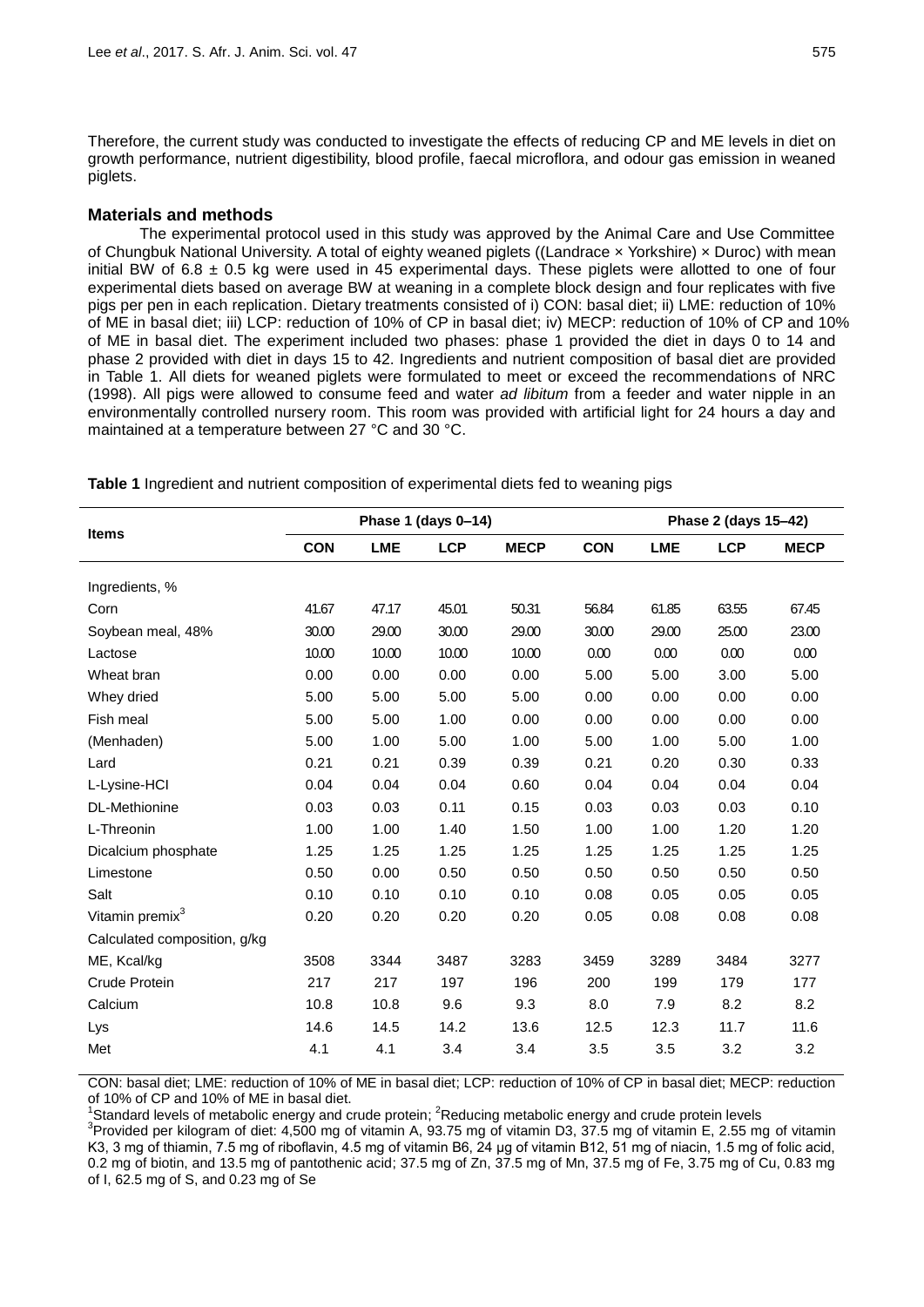After the feed and faecal samples were mixed with a blender, they were analysed for dry matter (DM) (method 930.15) (AOAC, 2005) and CP (method 990.03) (AOAC, 2005) concentrations. Nitrogen (N) was determined with a Kjeltec 2300 nitrogen analyser (Foss Tecator AB, Hoeganaes Sweden). CP was calculated as N  $\times$  6.25. Gross energy (GE) was analysed by the heat of combustion in the sample with a Parr 6100 oxygen bomb calorimeter (Parr Instrument Co., Moline, IL).

During the experiment, individual BWs of piglets and feed consumption were weighed at days 0, 14, 42 of the experimental period and recorded to calculate ADG, ADFI and G : F ratio. All piglets were fed diets to which 0.20% chromic oxide ( $Cr_2O_3$ ) was added as an indigestible marker on day 38 to determine the ATTD of DM, CP and energy (Ball & Aherne, 1987).

Faecal samples were collected from all piglets by rectal massage and stored at -20 °C in the refrigerator. Additionally, frozen faecal samples were mixed in a blender for 15 minutes and then analysed with the above methods (AOAC, 2005). Chromium was determined via ultraviolet absorption spectrophotometry (UV-1201, Shimadzu, Kyoto, Japan), according to the method of Williams *et al*. (1962). The ATTD of DM and N were calculated with indirect-ratio methods using the following formula:

Coefficient of apparent total tract digestibility=  $\{1-[Nf \times Cd)/(Nd \times Cf)]\}\times 100$ 

where: Nf = nutrient concentration in faeces (% DM)

Nd= nutrient concentration in diet (% DM)

Cf = chromium concentration in faeces (% DM)

 $Cd =$  chromium concentration in diets (% DM)

To measure the blood profile, all piglets from each pen were used to collect blood samples. These samples were collected via vacuum tubes (Becton Dickinson & Co., Franklin Lakes, NJ) on day 41. They were transferred and pre-processed as described in Hossain *et al*. (2016). The concentration of red blood cells (RBC) and white blood cells (WBC) and lymphocyte percentage were analysed with an automatic blood analyser (ADVIA, Bayer, Tarrytown, NY). The concentration of immunoglobulin G (IgG) and BUN were determined with a nephelometer (Dade Behring, Marburg, Germany) and the concentrations of BUN and glucose were determined with an automatic biochemistry analyser (Hitachi 747, Hitachi Ltd., Tokyo, Japan).

To measure odour gas emission, faeces and urine were collected from all piglets of each pen at day 42 of the experimental period. Faecal and urine (100 g + 100 g) samples were mixed and stored in a plastic box (Size: 4.2 L) at room temperature (28 °C) and allowed to ferment from days 42 to 45. The plastic boxes were punctured with a roasting drill and headspace air was sampled approximately 2.0 cm above the samples (faeces and urine) at a rate of 100 mL/min. The concentrations of NH<sub>3</sub>, H<sub>2</sub>S and VFAs were measured using a gas detector tube of Gastec Corp (scope of 1.0–30.0 ppm; No. 3L for NH<sub>3</sub>, scope of 2.5– 60.0 ppm; No. 4LL for  $H_2S$  and scope of 0.25–10.0ppm; No. 81L for VFA).

After measuring odour gas emission, the rest of the faeces was used to analyse microbiota and stored until further analyses in the laboratory refrigerator. The dilution and counting for measuring microbiota in the faeces were carried out in the same way as Zhao *et al*. 2013 had recorded.

All the data concerning growth performance, nutrient digestibility, blood profile, odour gas emission and faecal microbiota were analysed by ANOVA using the general linear model (GLM) procedure of SAS (SAS Institute, 2008), with the pen being defined as the experimental unit. Differences among treatments were separated by Duncan's multiple range test. The results were expressed as the least square mean and SEM. Probability values less than 0.05 were considered significant.

# **Results**

Growth performances of piglets fed experimental dietary treatments are presented in Table 2. The final BW of weaned piglets fed the CON diet was greater (*P* <0.05) by 1.0 kg and by 0.64 kg, respectively, compared with weaned piglets fed LCP and MECP diet. The ADFI decreased (*P* <0.05) in piglets fed the CON diet for days 0 to 14, compared with those fed the other treatment diets. During days 14 to 42 and for the whole experimental period, ADFI improved (*P* <0.05) in piglets fed the LME and LCP diets compared with those fed the CON diets. ADG and G : F ratio decreased (*P* <0.05) in piglets fed the LCP, LME and MECP diets, compared with those fed the CON diet. However, during the total experimental period, ADG and G : F ratio were not affected (*P* >0.05) by dietary treatment.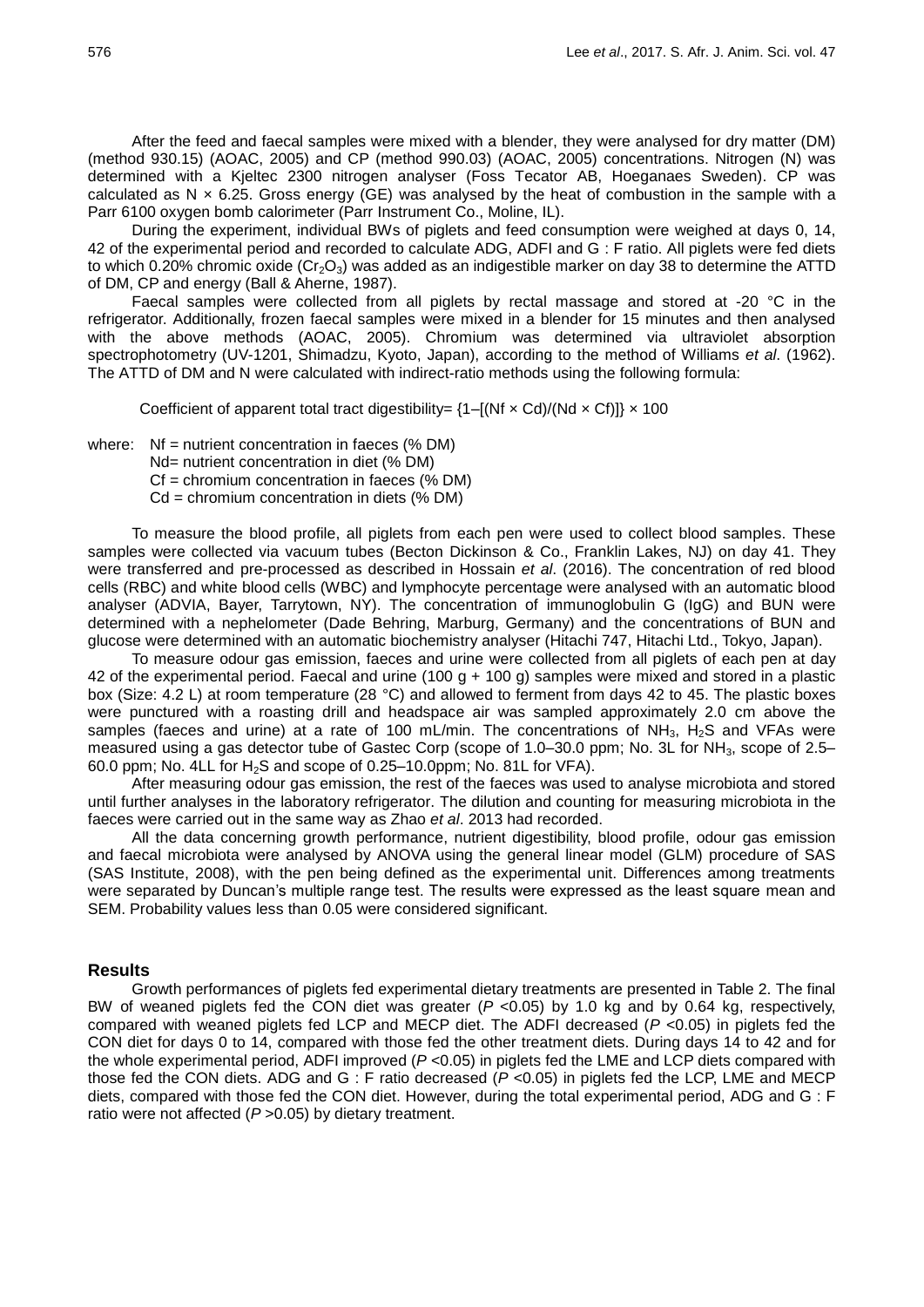| Items $2$      | <b>CON</b>         | <b>LME</b>          | <b>LCP</b>         | <b>MECP</b>        | SE <sup>3</sup> | P-value |
|----------------|--------------------|---------------------|--------------------|--------------------|-----------------|---------|
| Bodyweight, kg |                    |                     |                    |                    |                 |         |
| d <sub>0</sub> | 6.83               | 6.81                | 6.78               | 6.79               |                 |         |
| d 14           | 15.05              | 15.02               | 15.12              | 15.14              | 0.13            | 0.90    |
| d 42           | $28.30^{a}$        | $27.80^{ab}$        | $27.30^{b}$        | $27.36^{b}$        | 0.28            | 0.04    |
| ADG, g         |                    |                     |                    |                    |                 |         |
| $d$ 0-14       | 391.6              | 391.2               | 397.2              | 397.7              | 7.0             | 0.86    |
| d 14-42        | 630.8 <sup>a</sup> | $608.3^{ab}$        | 579.7 <sup>b</sup> | $581.9^{b}$        | 13.4            | 0.02    |
| d 0-42         | 511.1              | 499.8               | 488.4              | 489.9              | 7.0             | 0.08    |
| ADFI, g        |                    |                     |                    |                    |                 |         |
| $d$ 0-14       | $621.0^c$          | 627.8 <sup>ab</sup> | $626.0^{b}$        | $631.5^a$          | 1.8             | 0.01    |
| d 14-42        | $865.8^{a}$        | $858.5^{b}$         | $860.3^{b}$        | 866.3 <sup>a</sup> | 1.2             | 0.01    |
| $d$ 0-42       | 687.5 <sup>b</sup> | $686.5^{b}$         | $686.0^{b}$        | $691.0^a$          | 0.9             | 0.01    |
| G : F          |                    |                     |                    |                    |                 |         |
| $d$ 0-14       | 0.631              | 0.623               | 0.635              | 0.630              | 0.011           | 0.90    |
| d 14-42        | $0.729^{a}$        | $0.709^{ab}$        | $0.674^{b}$        | $0.673^{b}$        | 0.015           | 0.03    |
| $d$ 0-42       | 0.744              | 0.729               | 0.712              | 0.709              | 0.010           | 0.07    |

**Table 2** Effects of low metabolic energy and crude protein in diets on growth performance in weaning pigs<sup>1</sup>

<sup>1</sup>CON: basal diet; LME: reduction of 10% of ME in basal diet; LCP: reduction of 10% of CP in basal diet; MECP: reduction of 10% of CP and 10% of ME in basal diet

 $2$ ADG: average daily gain; ADFI: average daily feed intake; G : F: gain to feed ratio

3 Standard error

abMeans in the same row with different superscripts differ (*P* <0.05)

The ATTD of DM, CP and GE of piglets fed experimental dietary treatment are presented in Table 3. The ATTD of DM and GE decreased (*P* <0.05) in piglets fed LME, LCP and MECP diets compared with those fed the CON diet. However, there were no significant differences ( $P > 0.05$ ) in ATTD of CP among CON, LME and LCP treatments.

**Table 3** Effects of low metabolic energy and crude protein in diets on nutrient digestibility in weaning pigs<sup>1</sup>

| Items, %      | <b>CON</b>         | LME                 | <b>LCP</b>          | <b>MECP</b>        | SE <sup>2</sup> | P-value |
|---------------|--------------------|---------------------|---------------------|--------------------|-----------------|---------|
| Dry matter    | $84.78^{a}$        | 81.01 <sup>c</sup>  | $82.69^{b}$         | $78.07^{\circ}$    | 0.50            | 0.01    |
| Crude protein | 80.08 <sup>a</sup> | 78.64 <sup>ab</sup> | 76.90 <sup>ab</sup> | $71.94^{b}$        | 0.83            | 0.01    |
| Gross energy  | $84.18^{a}$        | $81.15^{b}$         | $79.45^{b}$         | 76.29 <sup>c</sup> | 0.55            | 0.01    |

<sup>1</sup>CON: basal diet; LME: reduction of 10% of ME in basal diet; LCP: reduction of 10% of CP in basal diet; MECP: reduction of 10% of CP and 10% of ME in basal diet

<sup>2</sup>Standard error

abMeans in the same row with different superscripts differ (*P <0.05*)

Blood profiles of piglets fed the experimental dietary treatments are presented in Table 4. The concentrations of glucose, IgG, WBC, RBC and lymphocyte percentage were not affected (*P* >0.05) by dietary treatment. However, the concentration of BUN decreased (*P* <0.05) in piglets fed LME, LCP and MECP compared with those fed the CON diet.

Emissions of NH<sub>3</sub>, H<sub>2</sub>S and VFAs of piglets fed the experimental dietary treatment are presented in Table 5. Odour emissions such as H<sub>2</sub>S and VFAs of piglets fed LME, LCP and MECP diets and emission of NH<sub>3</sub> of piglets fed LCP and MECP diet decreased ( $P < 0.05$ ) compared with the CON diet.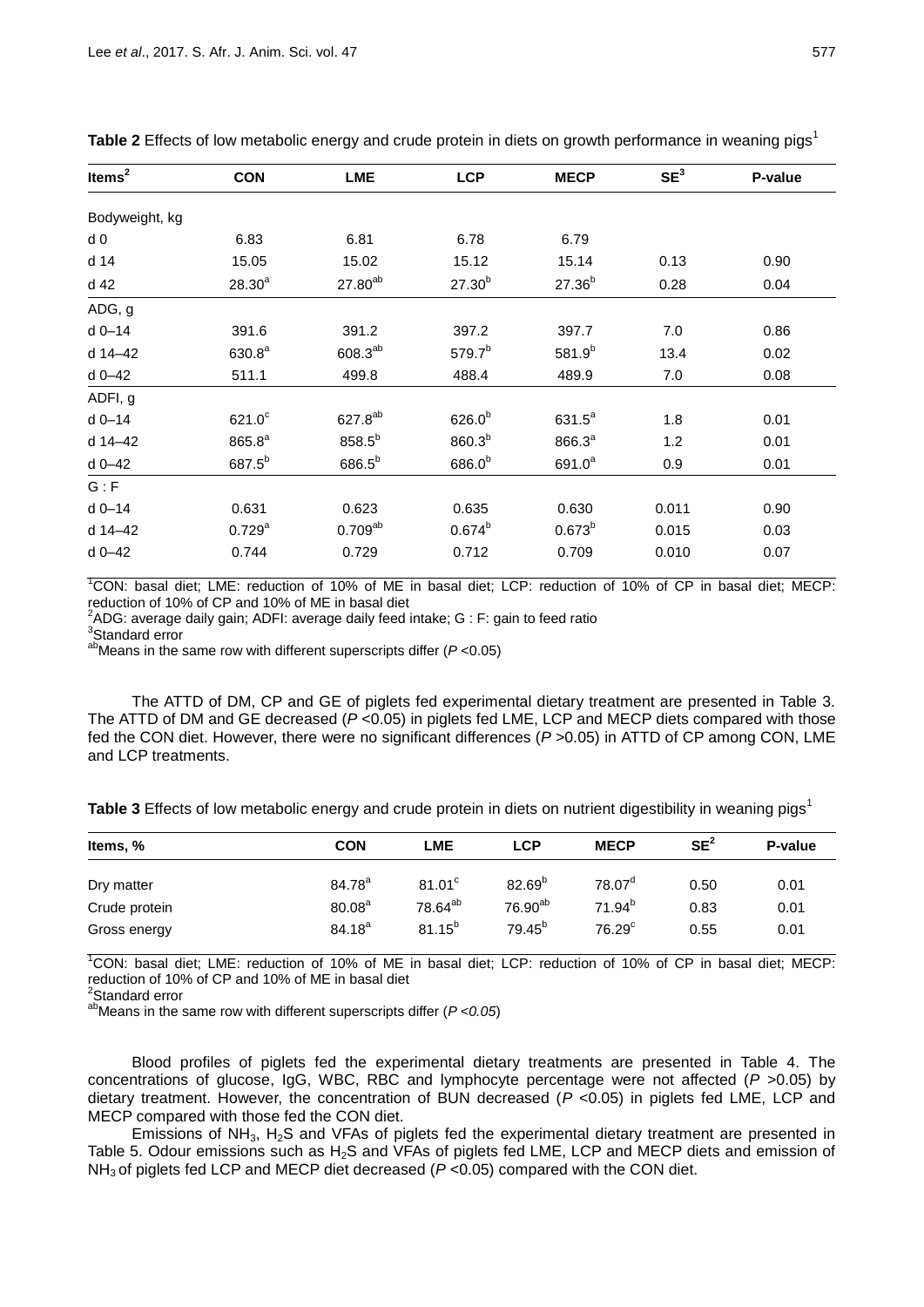| Items $2$             | <b>CON</b>        | <b>LME</b> | <b>LCP</b> | <b>MECP</b>      | SE <sup>3</sup> | P-value |
|-----------------------|-------------------|------------|------------|------------------|-----------------|---------|
| BUN, mg/dL            | 10.4 <sup>a</sup> | $7.5^b$    | $6.2^b$    | 7.8 <sup>b</sup> | 0.8             | 0.01    |
| Glucose, mg/dL        | 104               | 105        | 103        | 102              | 10              | 0.10    |
| IgG, mg/dL            | 228               | 240        | 216        | 220              | 17              | 0.70    |
| WBC, $10^{3}/\mu\ell$ | 20.0              | 19.1       | 19.4       | 16.8             | 1.6             | 0.51    |
| RBC, $10^6/\mu\ell$   | 7.00              | 6.26       | 6.81       | 6.84             | 0.22            | 0.13    |
| Lymphocyte, %         | 77.8              | 76.0       | 80.8       | 77.5             | 1.7             | 0.34    |

**Table 4** Effects of low metabolic energy and crude protein in diets on blood profile in weaning pigs<sup>1</sup>

<sup>1</sup>CON: basal diet; LME: reduction of 10% of ME in basal diet; LCP: reduction of 10% of CP in basal diet; MECP: reduction of 10% of CP and 10% of ME in basal diet

 $^2$ BUN: blood urea nitrogen; IgG: immunoglobulin G; WBC: white blood cell; RBC: red blood cell

<sup>3</sup>Standard error

abMeans in the same row with different superscripts differ (*P <0.05*).

**Table 5** Effects of low metabolic energy and crude protein in diets on odour gas emission in weaning pigs<sup>1</sup>

| Items, $ppm2$    | <b>CON</b>        | LME               | <b>LCP</b>  | <b>MECP</b>       | SE <sup>3</sup> | P-value |
|------------------|-------------------|-------------------|-------------|-------------------|-----------------|---------|
| NH <sub>3</sub>  | 3.64 <sup>a</sup> | 3.35 <sup>a</sup> | $1.69^{b}$  | $1.31^{b}$        | 0.46            | 0.0001  |
| H <sub>2</sub> S | $17.25^{\circ}$   | $13.00^{b}$       | $10.88^{b}$ | $10.75^{b}$       | 2.02            | 0.0004  |
| <b>VFAs</b>      | 3.00 <sup>a</sup> | $0.75^{b}$        | $1.38^{b}$  | 1.00 <sup>b</sup> | 0.42            | < .0001 |

<sup>1</sup>CON: basal diet; LME: reduction of 10% of ME in basal diet; LCP: reduction of 10% of CP in basal diet; MECP: reduction of 10% of CP and 10% of ME in basal diet

 $2$ NH<sub>3</sub>: ammonia; H<sub>2</sub>S: hydrogen sulfide; VFAs: volatile fatty acids

3 Standard error

abMeans in the same row with different superscripts differ (*P <0.05*)

Microbiota in faeces of piglets fed the experimental dietary treatments are presented in Table 6. There were no significant differences ( $P > 0.05$ ) between treatments in the faecal *E. coli* counts. However, *Lactobacillus* counts in piglets fed the LCP diet decreased ( $P < 0.05$ ) compared with those fed other diets.

Table 6 Effects of low metabolic energy and crude protein in diets on faecal microbiota in weaning pigs<sup>1</sup>

| Items, log10/g | <b>CON</b>        | LME         | <b>LCP</b> | <b>MECP</b> | SE <sup>2</sup> | P-value |
|----------------|-------------------|-------------|------------|-------------|-----------------|---------|
| Lactobacillus  | 7.83 <sup>a</sup> | $7.50^{ab}$ | $7.31^{b}$ | $7.54^{ab}$ | 0.16            | 0.01    |
| E. coli        | 5.07              | 4.67        | 5.20       | 4.50        | 0.34            | 0.55    |

<sup>1</sup>CON: basal diet; LME: reduction of 10% of ME in basal diet; LCP: reduction of 10% of CP in basal diet; MECP: reduction of 10% of CP and 10% of ME in basal diet

<sup>2</sup>Standard error

abMeans in the same row with different superscripts differ (*P <0.05*)

## **Discussion**

Previous studies in which reducing 4% dietary CP with supplementation of amino acid (AA) during the nursery phase have shown that growth performance could be maintained compared with a control diet formulated to meet or exceed NRC (1998) recommendations (Hansen *et al*., 1993; Kerr *et al*., 1995). Reducing dietary CP with supplementation of AA indicated positive effects such as a reduction in the amount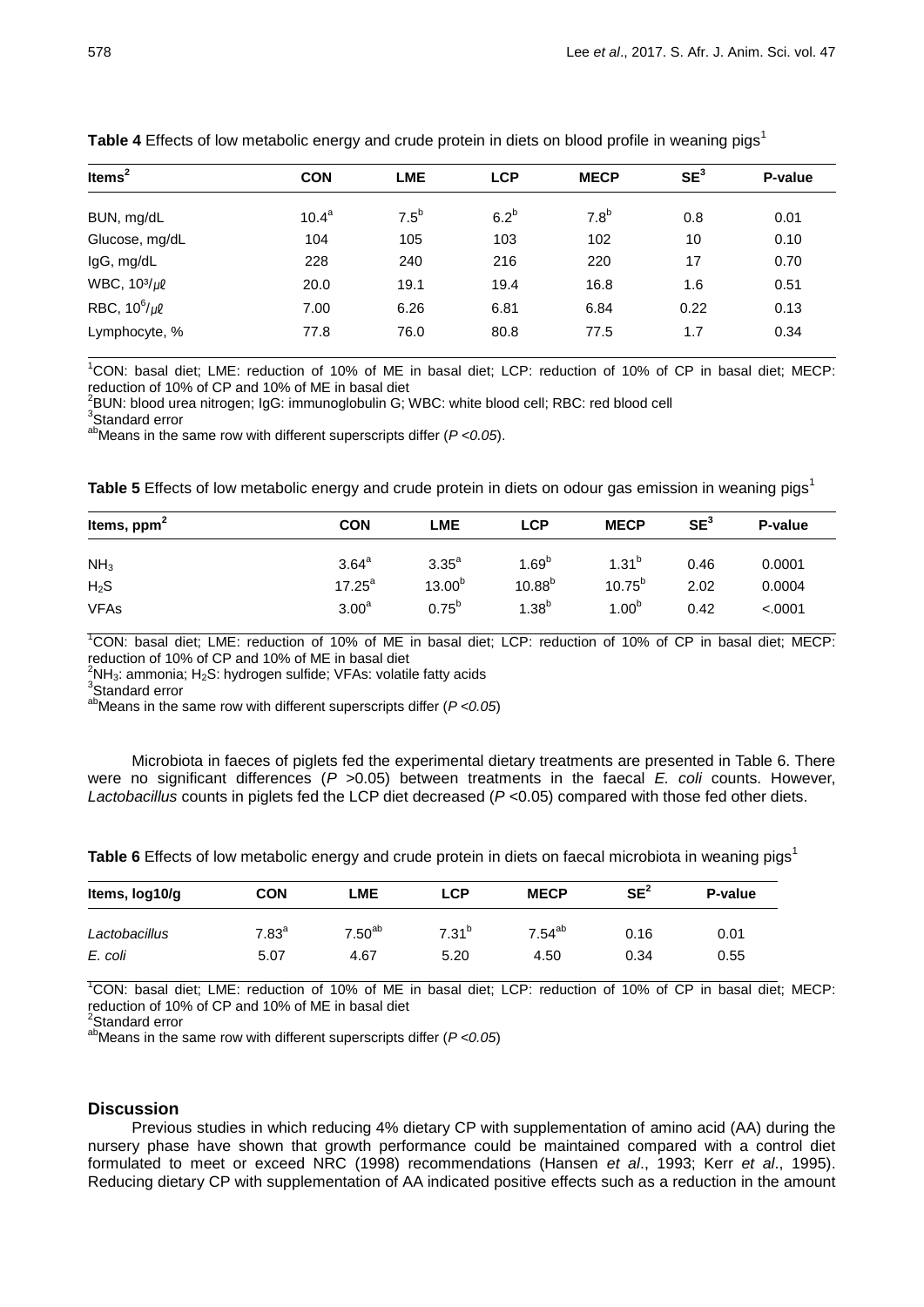of N excreted, improving or maintaining performance, and carcass composition against control diet (Wahlstrom & Libal, 1974; Easter & Baker, 1980; Kerr & Easter, 1995; Kendall, 2000; Figueroa *et al*., 2002). However, previous studies did not conduct experiments but merely reduced CP in diets, and growth performance and carcass characteristics of pigs fed reduced CP diets varied (Dourmad *et al*., 1993; Kerr *et al*., 1995; Figueroa *et al*., 2002). Therefore, this experiment was performed to investigate the effects of pure reduction of CP and ME content in diets on growth performance, nutrient digestibility, blood profile, faecal microflora and odour gas emission in weaned piglets.

Supplementation of dietary protein and energy in the weaning phase is closely related to growth performance. Kephart & Sherrit (1990) and Shriver *et al*. (2003) reported that pigs fed a low CP amino acidsupplemented diet had slower growth rates than those fed the CON diet. Additionally, Russell *et al*. (1983) reported that growth performance was not affected by reducing CP by 4% with the addition of lysine, tryptophan and threonine. In the current study, it was shown that pigs fed three treatment diets (LME, LCP, and MECP) decreased (*P* <0.05) in ADG and G : F ratio compared with pigs that were fed control diet on days 14 to 42, although there were no significant differences (*P* >0.05) between the CON and treatment diets on days 0 to 42. On days 0 to 14, pigs fed the three treatment diets increased in ADFI compared with those that were fed the control diet. However, there were no significant difference (*P* >0.05) on days 14 to 42 and on days 0 to 42 between the CON, LME and LCP treatments. According to the results of growth performance, final bodyweight was significantly decreased by LCP, MECP diets at day 42. However, since this is the result from a limited period, further research should be conducted from new-born to shipment.

In the current experiment, the results showed that pigs fed the control diet increased (*P* <0.05) in digestibility of DM and GE compared with pigs fed the three treatment diets. Stahly (1984) reported that the supplementation of fat in diets increased nutrient digestibility. These results mean that fat is digested more efficiently, which promotes more energy being available, since less heat is being in fermentation and nutrient metabolism. Therefore, the digestibility of pig fed the control diet was higher than pigs fed the treatments. Bikker *et al*. (2006) reported that the apparent ileal digestibility (AID) of CP in weanling pigs was decreased by reducing the dietary CP content from 21.7% to 15.3% by replacing soybean meal in a high-CP diet with wheat in the low CP diet. Also, numerous reports indicated an increase in nitrogen digestibility as CP levels rose (Just, 1982a; Just, 1982b; Noblet *et al*., 1987; Kephart & Sherritt, 1990). However, results of the digestibility of CP from the current study are different from those performed by Noblet *et al*. (1987), Kephart & Sherritt. (1990) and Bikker *et al*. (2006). Our results showed that pigs fed LCP diet in the digestibility of CP was similar to pigs fed CON diet.

Results from the current experiment showed that BUN of pigs fed the control diet increased (*P* <0.05) compared with pigs fed the treatment diets. However, there were no significant differences (*P* >0.05) among the experimental diets on glucose, IgG, WBC, RBC and lymphocyte. Whittemore *et al*. (1978) and Whang *et al*. (2003) found that the BUN levels or N breakdown and excretion were lower in the pigs fed a proteindeficient diet than those that were fed a normal diet. For unknown reasons, results from the current experiment showed similar results to those reported by Whittemore *et al*. (1978) and Whang *et al*. (2003).

Compounds that cause odour may be classified in four groups: i) sulfurous compounds; ii) indolic and phenolic compounds; iii) VFAs; and iv) ammonia and amines (Bonnin *et al*., 1990). The production of microbial metabolites (ammonia and VFAs) in digesta were used as indicators of intestinal health and microbial activity (Nyachoti *et al.*, 2006). In the current study, it was shown that NH<sub>3</sub>, H<sub>2</sub>S, VFAs emissions in pigs fed LCP and LME were lower (*P <0.05*) than in pigs fed the control diet. Further, the odour emission (H2S and VFAs) of pigs fed the MECP diet was similar to pigs fed the LME and LCP diets. Reduced odour gases such as NH3, H2S, VFAs in weaned piglets fed low protein and low metabolic energy diets agrees with those reported by Aarnink *et al*. (1993), Turner *et al*. (1996), and Nyachoti *et al*. (2006). However, there was no study to investigate mechanisms to reduce odour gas emission. Therefore, further research is needed to understand the mechanism.

Wellock *et al*. (2008) reported that decreasing dietary protein supply might help to reduce enterotoxigenic *Escherichia coli* (ETEC) proliferation and faecal ETEC shedding. High protein in the diets encourages the proliferation of pathogenic bacteria by increasing microbial fermentation of undigested protein (Ball & Aherne, 1987). However, the current experiment showed that pigs fed LCP tended (*P <0.055*) to increase the count of *E. coli* in faeces compared with those that were fed the CON. In addition, when pigs were fed the LCP diet, *Lactobacillus* of beneficial bacteria was lower (*P <0.05*) than in those fed the control diet (CON). The component of intestinal microbiota is known to have a great deal of volatility such as in temperature and use of probiotics (Penders *et al*., 2006). Therefore, further research is needed about a relationship between microflora and dietary nutrient density.

## **Conclusion**

These results indicated that reducing dietary CP and ME could decrease BUN concentration in the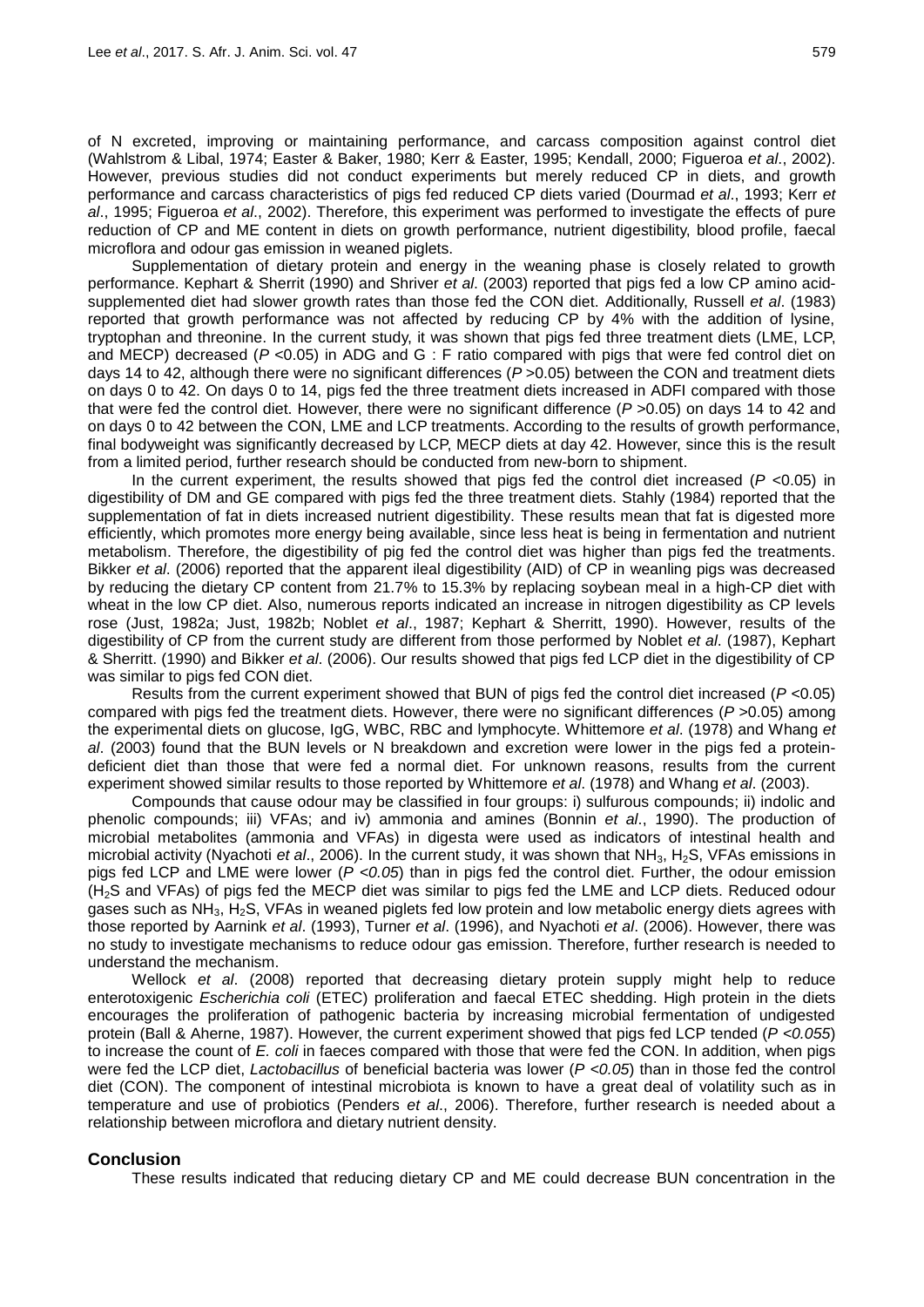blood and NH<sub>3</sub>, H<sub>2</sub>S, VFAs emissions in faeces without affecting growth performance in in weaned piglets.

Furthermore, these results indicated that reducing dietary CP and ME decreased BUN concentration in blood and NH<sub>3</sub>, H<sub>2</sub>S, VFAs emission in faeces. However, growth performance was not affected by reducing dietary CP and ME.

#### **Acknowledgements**

This work was carried out with the support of the Cooperative Research Program for Agriculture Science & Technology Development (Project No. PJ01261502), Rural Development Administration Republic of Korea.

#### **Authors' Contributions**

JHC and MHS oversaw the project design. WY supervised the course of the study. CHL, WGK, HJO oversaw sample collecting and participated in results and statistics. JHL and HBK wrote the manuscript and revised it.

#### **Conflict of Interest Declaration**

The authors declare that they have no conflict of interest.

### **References**

- Aarnink, A.J.A 1993. Factors affecting ammonium concentration in slurry from fattening pigs. In Proceedings of the Congress on Nitrogen Flow in Pig Production and Environmental Consequences (pp. 413-420). Pudoc.
- Anderson, D.B., McCracken, V.J., Aminovi, R.I., Simpson, J.M., Mackie, R.I., Verstegen, M.W.A. & Gaskins, H.R., 1999. Gut microbiology and growth-promoting antibiotics in swine. Pig. N. Inform. 20, 115-122.

AOAC. 2005. Official methods of analysis. 18th ed. Assoc. Anal. Chem., Arlington. VA.

- Aumaitre, A., Peiniau, J. & Madec, F., 1995. Digestive adaptation after weaning and nutritional consequences in the piglet. Pig. N. Inform. 16(3), 73N
- Ball, R.O. & Aherne, F.X., 1987. Influence of dietary nutrient density, level of feed intake and weaning age on young pigs. II. Apparent nutrient digestibility and incidence and severity of diarrhea. Can. J. Anim. Sci. 67(4), 1105-1115.
- Benson, B.N., Calvert, C.C., Roura, E. & Klasing, K.C., 1993. Dietary energy source and density modulate the expression of immunologic stress in chicks. J. Nutr. 123(10), 1714.
- Bikker, P., Dirkzwager, A., Fledderus, J., Trevisi, P., le Huerou-Luron, I., Lalles, J.P. & Awati, A., 2006. The effect of dietary protein and fermentable carbohydrates levels on growth performance and intestinal characteristics in newly weaned piglets. J. Anim. Sci. 84(12), 3337-3345.
- Bolduan, V.G., Jung, H., Schnabel, E. & Schneider, R., 1988. Recent advances in the nutrition of weaner piglets. Pig. N. Inform. 9(4), 381-385.
- Bonnin, C., Laborie, A. & Paillard, H., 1990. Odour nuisances created by sludge treatment: problems and solutions. Water. Sci. Technol. 22(12), 65-74.
- Burnett, W.E., 1969. Air pollution from animal wastes. Determination of malodours by gas chromatographic and organoleptic techniques. Environ. Sci. Technol. 3(8), 744-749.
- Dong, G., Zhou, A., Yang, F., Chen, K., Wang, K. & Dao, D., 1996. Effect of dietary protein levels on the bacterial breakdown of protein in the large intestine, and diarrhoea in early weaned piglets. Chin. J. Anim. Vet. Sci. 27, 293- 302.
- Dourmad, J.Y., Henry, Y., Bourdon, D., Quiniou, N. & Guillou, D., 1993. Effect of growth potential and dietary protein input on growth performance, carcass characteristics and nitrogen output in growing-finishing pigs. EAAP (Netherlands).
- Easter, R.A. & Baker, D.H., 1980. Lysine and protein levels in corn-soybean meal diets for growing-finishing swine. J. Anim. Sci. 50(3), 467-471.
- Figueroa, J.L., Lewis, A.J., Miller, P.S., Fischer, R.L., Gómez, R.S. & Diedrichsen, R.M., 2002. Nitrogen metabolism and growth performance of gilts fed standard corn-soybean meal diets or low-crude protein, amino acid-supplemented diets. J. Anim. Sci. 80(11), 2911-2919.
- Gaskins, H.R., 2001. Intestinal bacteria and their influence on swine growth. Swine. Nutr. 2, 585-608.
- Hansen, J.A., Knabe, D.A. & Burgoon, K.G., 1993. Amino acid supplementation of low-protein sorghum-soybean meal diets for 5-to 20-kilogram swine. J. Anim. Sci. 71(2), 452-458.
- Hartung, J. & Phillips, V.R., 1994. Control of gaseous emissions from livestock buildings and manure stores. J. Agr. Eng. Res. 57(3), 173-189.
- Hastad, C.W., Tokach, M.D., Nelssen, J.L., Dritz, S.S., Goodband, R.D., De Rouchey, J.M., Jones, C.L. & Frantz, N,Z., 2005. Effect of sorting and added fat level performance on grow-finish pigs reared in a commercial facility. J. Anim. Sci. 83 (Suppl. 2):80 (Abstract).
- Högberg, A. & Lindberg, J.E., 2004. Influence of cereal non-starch polysaccharides and enzyme supplementation on digestion site and gut environment in weaned piglets. Anim. Feed. Sci. Tech. 116(1), 113-128.
- Hossain, M.M., Park, J.W. & Kim, I.H., 2016. δ-Aminolevulinic acid, and lactulose supplements in weaned piglets diet: Effects on performance, fecal microbiota, and in-vitro noxious gas emissions. Livest. Sci. 183, 84-91.
- Houdijk, J.G.M., Campbell, F.M., Fortomaris, P.D., Eckersall, P.D. & Kyriazakis, I., 2007. Effects of sub‐clinical post‐ weaning colibacillosis and dietary protein on acute phase proteins in weaner pigs. Livest. Sci. 108(1), 182-185.
- Just, A., 1982a. The net energy value of balanced diets for growing pigs. Livest. Prod. Sci. 8(6), 541-555.
- Just, A., 1982b. The net energy value of crude (catabolized) protein for growth in pigs. Livest. Prod. Sci. 9(3), 349-360.
- Kendall, D.C., 2000. Dietary manipulation of swine diets to reduce aerial ammonia, hydrogen sulfide, odour, and nutrient excretion; and evaluating the effects of pig genotype, sex, antibiotic use, and health management practices on